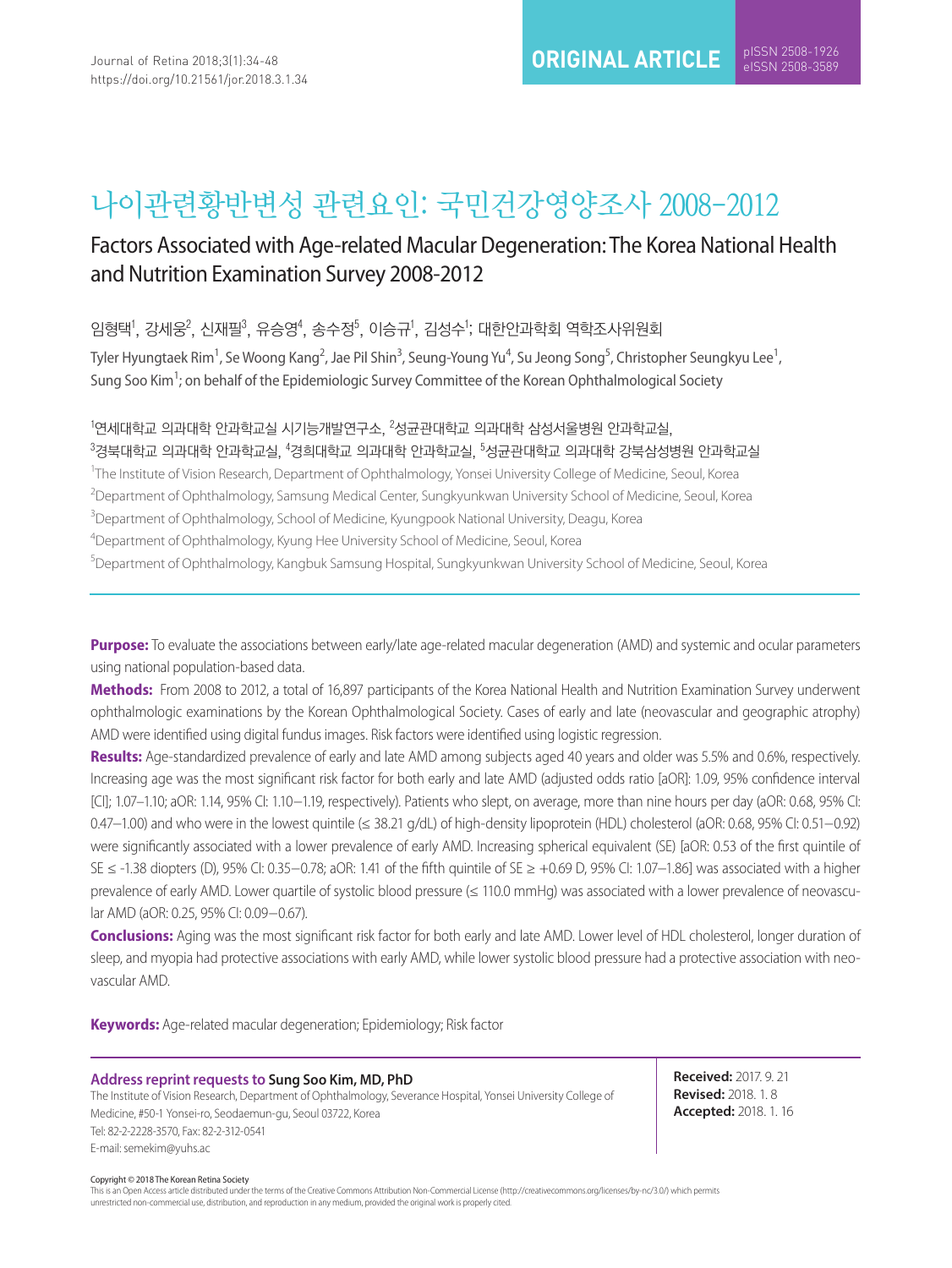### **Introduction**

There are currently insufficient data to determine whether the prevalence and incidence of age-related macular degeneration (AMD) differ among different ethnic groups at varying or within the same geographic locations [1]. The Baltimore Eye Survey showed that more severe forms of early AMD and late AMD are more prevalent in whites compared to blacks [2]. However, the National Health and Nutrition Survey (NHANES) III reported that, among subjects aged 40 to 59 years, the prevalence of AMD was actually higher in blacks than in whites [3]. Furthermore, AMD was generally thought to be less frequently found in Asian populations, based on earlier hospital-based observational studies, but a recent systematic review reported that the pooled prevalence estimates of early and late AMD were 6.8% and 0.56%, respectively, in Asian populations aged 40 to 79 years, which are comparable to those of the 8.8% and 0.59% found in corresponding prevalence estimates in white populations [4]. However, the epidemiological study of AMD in Asians is still limited, and prevalence data vary among Asian countries or even within the same country [5-9]. In addition, age and smoking have been found to be significant risk factors for AMD [5,6,8-15]. Furthermore, studies involving other risk factors such as drinking, hyperopia, hypertension, and cataract have reported conflicting results [5,7,9,11,13,14].

Several previous studies reported the prevalence of early and late AMD in the Korea population using different time periods of the Korea National Health and Nutrition Examination Survey (KNHANES) [16-18]. The prevalence of early and late AMD ranged between 6.0% and 6.7% and between 0.6% and 0.7%, respectively. The purpose of the present study involving 16,897 subjects was to provide updated estimates of the prevalence of AMD in Korean adults  $\geq 40$ years old and to evaluate associated ocular and systemic risk factors as determined in the 2008 to 2012 KNHANES.

# **Materials and Methods**

#### **Study design and population**

The Korea Centers for Disease Control and Prevention conducted a series of surveys of the KNHANES I, II, III, IV, and V starting in 1998 in order to examine the general health and nutritional status of Koreans. The KNHANES includes

three parts: a health interview, a health examination, and a nutrition survey. Ophthalmological interviews and examinations of participants were conducted for this survey, which was administered annually from July 2008 to December 2012. Participation percentages were 74.3% (2008), 79.2% (2009), 77.5% (2010), 76.1% (2011), and 75.9% (2012). Participants who were ≥19 years old received ocular examinations, including slit lamp examination, visual acuity testing, auto refraction, and fundus photography. This study included 16,897 adults who were  $\geq 40$  years old. Fig. 1 provides a flow diagram of the study population. This study was reviewed and approved by the Institutional Review Board of the Korea Centers for Disease Control and Prevention. All participants provided written informed consent, and the study adhered to the tenets of the Declaration of Helsinki.

#### **Outcome variables**

A digital non-mydriatic fundus camera (TRC-NW6S; Topcon, Tokyo, Japan) and a Nikon D-80 digital camera (Nikon, Tokyo, Japan) were used for fundus photography. For each participant, a retinal image was taken for each eye. Each image was graded twice based on International Age-Related Maculopathy Epidemiological Study Group criteria [19]. Nine retina specialists participated in rating the retinal images. Final grades were approved by a senior reading specialist in the Korean Ophthalmological Society (KOS). The inter-rater reliability values for AMD grading (for the right eye and left eye, respectively) were 90.2% and 90.7% in 2008, 92.4% and 93.3% in 2009, 94.1% and 95.0% in 2010, and 96.2% and 96.6% in 2011. Early AMD was defined as the "presence of soft, indistinct drusen or reticular drusen" or the "presence of hard or soft distinct drusen with pigmentary abnormalities." Late AMD includes either geographic atrophy or neovascular AMD. Neovascular AMD includes (1) retinal pigment epithelium detachment, (2) serous detachment of neurosensory retina, (3) subretinal or subretinal pigment epithelium hemorrhage, or (4) fibrous scars. Geographic atrophy includes the presence of round, sharply edged areas of retinal pigment epithelium (RPE) hypopigmentation that are ≥175 μm in diameter. If AMD severity was found to vary between both eyes, the subject was given a higher grade. To determine the prevalence of early AMD and late AMD, 39 subjects with early AMD in one eye and late AMD in another eye were designated as having late AMD.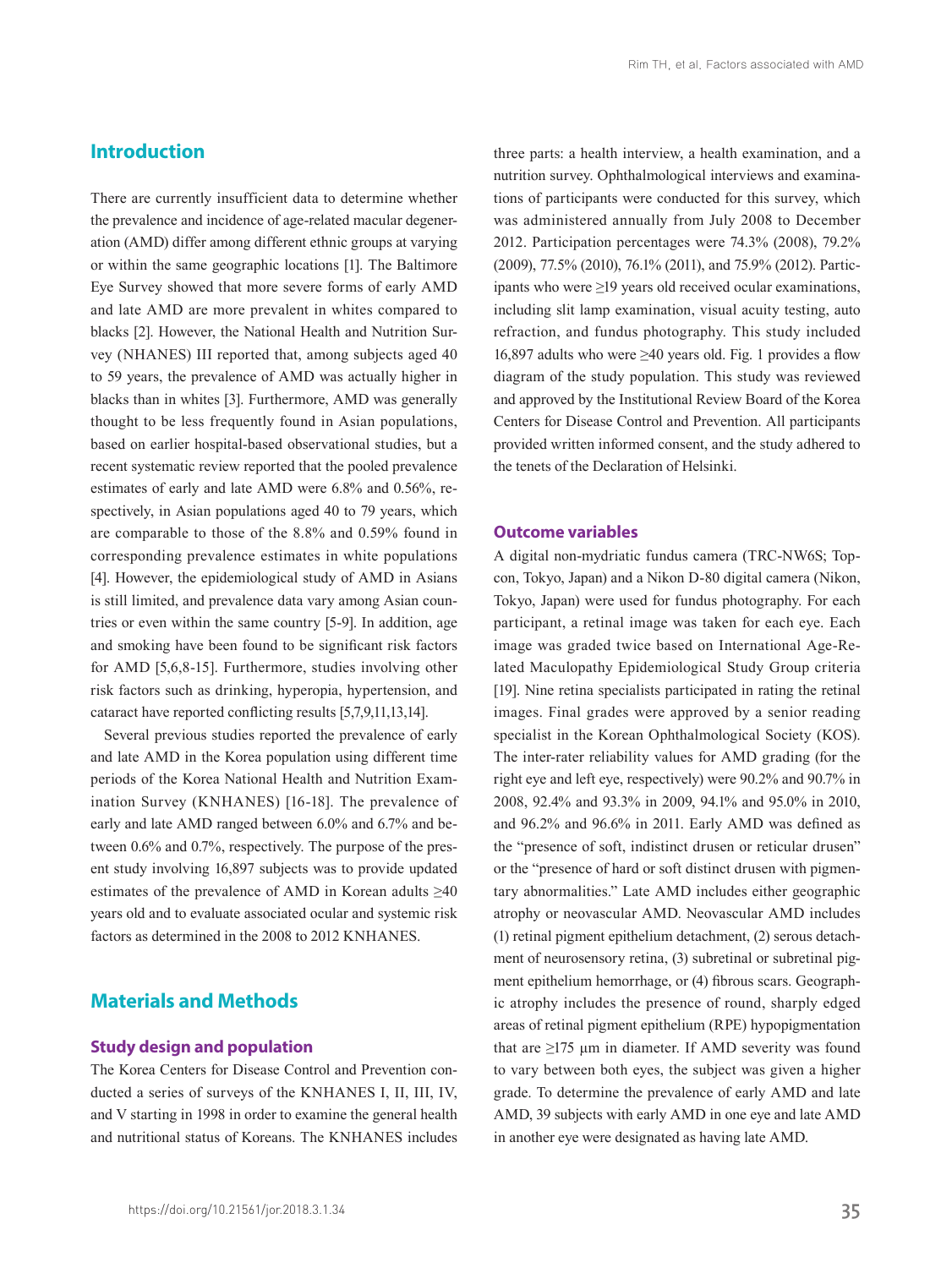

**Figure 1.** Flow diagram of the study population. The Korean Ophthalmological Society participated in the Korea National Health and Nutritional Examination Survey (KNHANES) starting in July 2008 and ending in December 2012. AMD = age-related macular degeneration.

#### **Independent variables**

Independent variables were divided into four categories: (1) socio-demographic factors, (2) health behavioral risk factors, (3) health examination variables, and (4) eye variables. Binge alcohol users included men who consumed more than seven drinks or women who consumed more than five drinks on a single occasion at least once per month [20]. Lifetime smokers were defined as participants who have smoked 100 or more cigarettes in their lifetime.

All refraction measurements were performed using an autorefractor-keratometer (KR8800; Topcon, Tokyo, Japan) under non-cycloplegic conditions. If it was impossible to attain results with the auto-start mode, an ophthalmologist directly measured the refractive error using the manual mode. If this method also failed due to poor cooperation, severe lens opacity, or corneal opacity, we reported the results as missing. If a subject had no AMD in both eyes or had any AMD in both eyes, the average refractive error of both eyes was chosen as an independent variable. If the subject had AMD in one eye only, the refractive error of the corresponding eye was chosen as an independent variable.

#### **Statistical methods**

To determine the age-standardized prevalence of early and late AMD in Korea, prevalence according to age group and sex were estimated using a weight-defined method, based on the guidelines of the KNHANES administered from 2008 to 2012. A three-step multidimensional approach was used to evaluate AMD-associated predictive factors (Fig. 2). First, to identify age-adjusted risk factors associated with early AMD and late AMD, adjusted odds ratios (aORs) and 95% confidence intervals (CIs) were calculated using age-adjusted univariable logistic regression analysis (Fig. 2, left column). Second, multivariable logistic regression was used to evaluate risk factors from age-adjusted risk factors (*p* < 0.1), while considering all possible risk factors as either continuous or ordered variables. Some factors were not assessed for five years, so multivariable logistic regression analysis was performed in all cases except for these variables between 2008 and 2012, and additional multivariable logistic regression was performed using these variables for the duration between 2010 and 2011. Statistically significant variables other than high-density lipoprotein (HDL)cholesterol were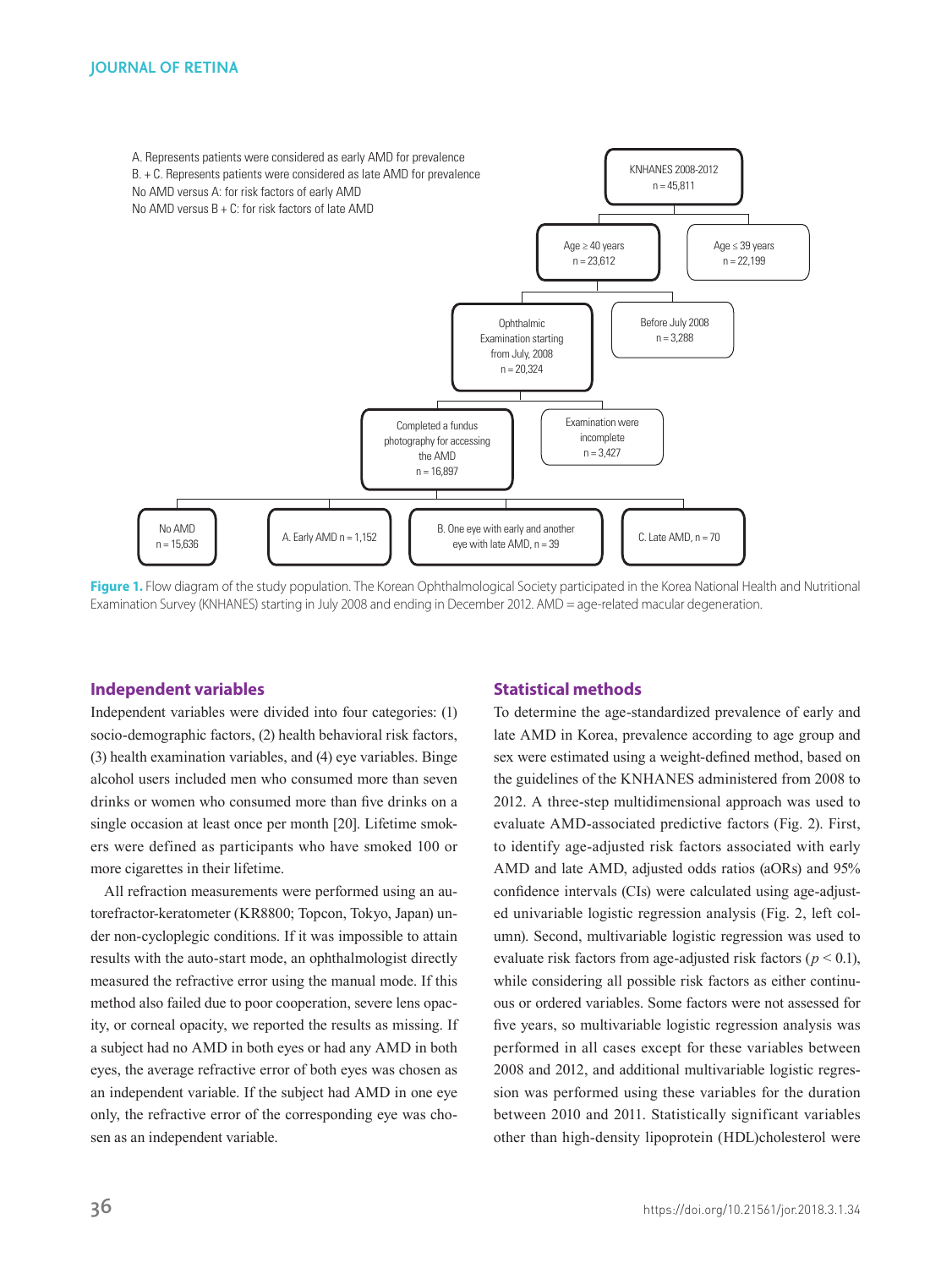

Figure 2. Framework of the study. A three-step multidimensional approach was used to evaluate the factors associated with early/late age-related macular degeneration. BMI = body mass index; SBP = systolic blood pressure; DBP = diastolic blood pressure; HDL = high density lipoprotein; HBsAg = hepatitis B surface antigen; AST = aspartate aminotransferase; ALT = alanine aminotransferase; GTP = gamma-glutamyl transpeptidase; Hb = hemoglobin; HCT = hematocrit; TIBC = total iron-binding capacity; BUN = blood urea nitrogen; WBC = white blood cell; RBC = red blood cell; FVC = forced vital capacity; FEV1 = forced expiratory volume in 1 second; aOR = adjusted odds ratio; CI = confidence interval. \*Independent variables divided into quintile for early age-related macular degeneration (AMD), and divided into quartile for neovascular AMD due to the number of subjects for each category was not enough to analysis; \*\*Finally, Late AMD was analyzed by dividing neovascular AMD and geographic atrophy, but the prevalence of geographic atrophy was too low to analyze using categorical variables.

the same for early AMD in both the years from 2008 to 2012 and 2010 to 2011 (see Table 1, 2 and Fig. 2, right upper corner). Third, each independent risk factor for early AMD (age, sleep duration, HDL cholesterol, vitamin D, and spherical equivalent) was divided into quintiles or into five ordered categories, followed by the performance of multivariable logistic analysis to determine clinical significance rather than using a simple relationship as a continuous independent variable. Sleep duration was divided into approximate quintiles. Late AMD was analyzed by dividing neovascular AMD and geographic atrophy. Each independent variable (systolic blood pressure and creatine) was divided into quartiles, and multivariable logistic regression was used to confirm the tendency and clinical association with neovascular AMD. Quartiles, instead of quintiles, for neovascular AMD were used because the number of subjects for each category was not enough for analysis, and mid-second and mid-third quartiles were considered as a single reference group. It was impossible to perform multivariable logistic regression using independent variables as a quartile for geographic atrophy because of the limited number of subjects. Multivariable logistic regression using dependent variables as continuous variables was therefore performed for geographic atrophy. The variable of sex was included for the final model of early and late AMD for adjusting the sex-dependent differences of health examination variables, including HDL cholesterol and creatine. All statistical tests were two-sided at 95% CI and performed using the Stata/ MP 14.0 software (StataCorp, College Station, TX, USA).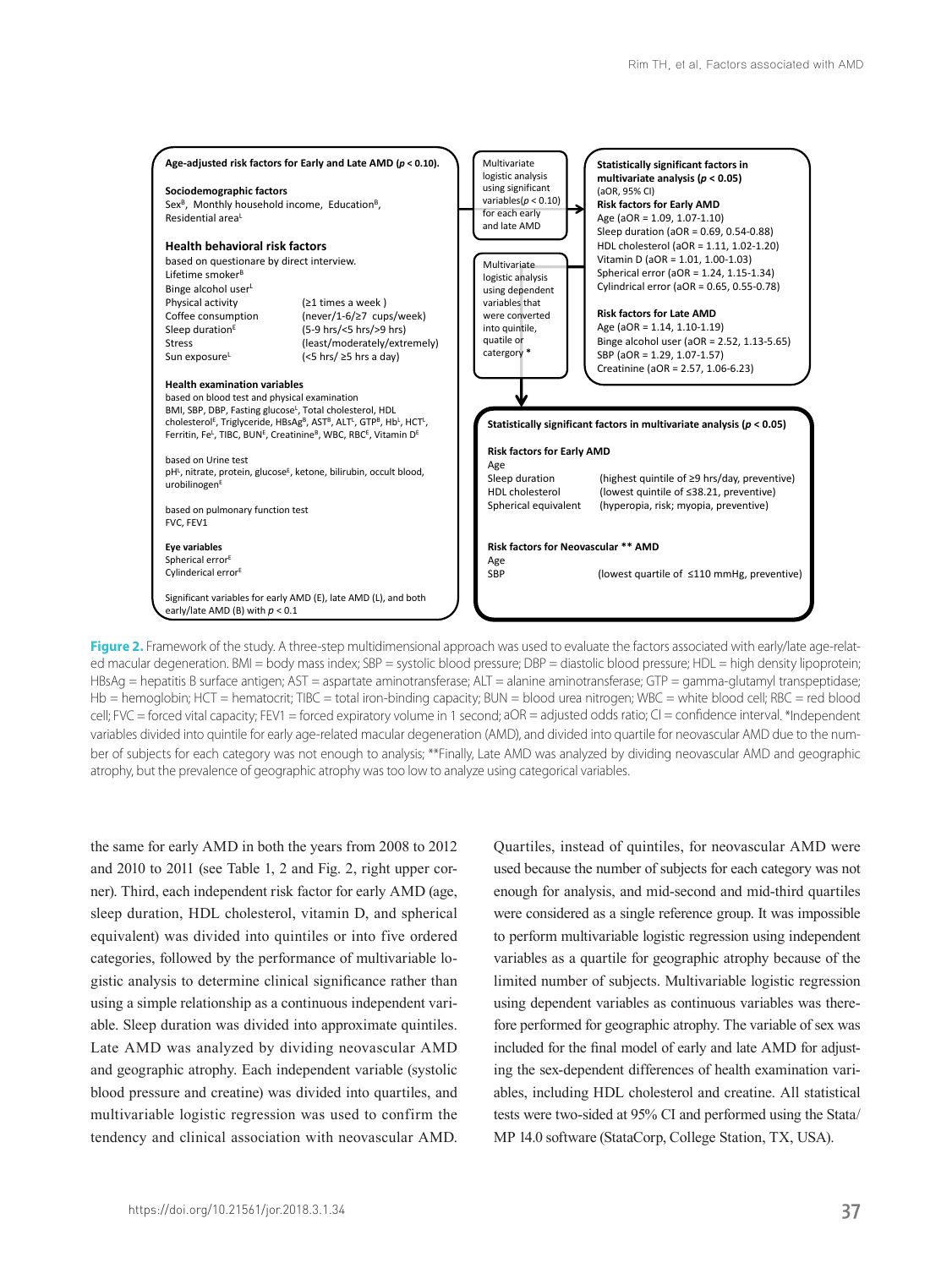|                                         |                                                                                                                   | Early AMD (2008-2012) |         | Early AMD (2010-2011) |               |
|-----------------------------------------|-------------------------------------------------------------------------------------------------------------------|-----------------------|---------|-----------------------|---------------|
| <b>Factors</b>                          | Increase                                                                                                          | aOR (95% CI)          | p-value | aOR (95% CI)          | p-value       |
| Age                                     | 1 year                                                                                                            | 1.09 (1.07-1.10)      | 0.01    | $1.08(1.07 - 1.10)$   | 0.01          |
| Sex                                     | Female                                                                                                            | $0.79(0.55 - 1.13)$   | 0.20    | $0.77(0.45 - 1.34)$   | 0.36          |
| Education                               | Elementary/middle/high/university or higher                                                                       | $0.95(0.86 - 1.05)$   | 0.32    | $0.88(0.77-1.00)$     | 0.05          |
| Lifetime smoker                         | 100 cigarettes                                                                                                    | $0.78(0.58 - 1.04)$   | 0.09    | $0.71(0.46 - 1.11)$   | 0.14          |
| Sleep duration                          | <5 hours/5-8.5 hours/29 hours                                                                                     | $0.69(0.54 - 0.88)$   | 0.01    | $0.64(0.47 - 0.88)$   | 0.01          |
| HDL cholesterol                         | 1 g/dL                                                                                                            | 1.11 (1.02-1.20)      | 0.01    | $1.12(0.99 - 1.25)$   | 0.07          |
| HBsAg                                   | 100 IU/mL                                                                                                         | $1.00(1.00 - 1.01)$   | 0.24    | 1.00 (0.99-1.02)      | 0.46          |
| AST                                     | <b>10 IU/L</b>                                                                                                    | 1.03 (0.98-1.07)      | 0.22    | $1.02(0.92 - 1.12)$   | 0.76          |
| <b>NUR</b>                              | 1 mg/dL                                                                                                           | $0.98(0.96 - 1.00)$   | 0.06    | 0.97 (0.94-1.01)      | 0.11          |
| Creatine                                | 1 mg/dL                                                                                                           | $0.72(0.37 - 1.38)$   | 0.32    | $0.67(0.27 - 1.63)$   | 0.37          |
| RBC                                     | 1 Mil/µL                                                                                                          | $0.82(0.62 - 1.08)$   | 0.16    | $0.80(0.55 - 1.17)$   | 0.26          |
| Vitamin D                               | 1 ng/mL                                                                                                           | $1.01(1.00 - 1.03)$   | 0.03    | $1.02(1.00 - 1.03)$   | 0.05          |
| Urine glucose                           | Positive                                                                                                          | $0.91(0.73 - 1.15)$   | 0.44    | $1.00(0.75 - 1.35)$   | 0.98          |
| Urine urobilinogen                      | Positive                                                                                                          | $1.78(0.91 - 3.49)$   | 0.09    | $2.12(0.98 - 4.59)$   | 0.06          |
| Spherical equivalent                    | 1 dipoter                                                                                                         | $1.24(1.15 - 1.34)$   | 0.01    | 1.21 (1.09-1.34)      | 0.01          |
| Cylindrical error                       | 1 dipoter in minus format (more astigmatic)                                                                       | $0.65(0.55 - 0.78)$   | 0.01    | $0.66(0.52 - 0.84)$   | 0.01          |
| Variable were not conducted for 5 years |                                                                                                                   |                       |         |                       |               |
| $\overline{G}$                          | <b>10 IU/L</b>                                                                                                    | Not available         |         | $1.02(1.00 - 1.03)$   | 0.09          |
|                                         | コンティンディング こうしょう スインディング こうしょう こうしょう こうしょう こうしょう こうしょう こうしょう こうしょう こうしょう こうしょう こうしょう こうしょう こうしょう こうしょう こうしょう こうしょう |                       |         |                       | ------------- |

Table 1. Factors associated with early AMD using survey design-multivariate logistic analysis **Table 1.** Factors associated with early AMD using survey design-multivariate logistic analysis

AMD = age-related macular degeneration; aOR = adjusted odds ratio; CI = confidence interval; HDL = high density lipoprotein; HBsAg = hepatitis B surface antigen; AST = aspartate ami-AMD = age-related macular degeneration; aOR = adjusted odds ratio; CI = condence interval; HDL = high density lipoprotein; HBsAg = hepatitis B surface antigen; AST = aspartate aminotransferase; BUN = blood urea nitrogen; RBC = red blood cell; GTP = gamma-glutamyl transpeptidase. notransferase; BUN = blood urea nitrogen; RBC = red blood cell; GTP = gamma-glutamyl transpeptidase. "Conducted between 2010 and 2011. \*Conducted between 2010 and 2011.

# **JOURNAL OF RETINA**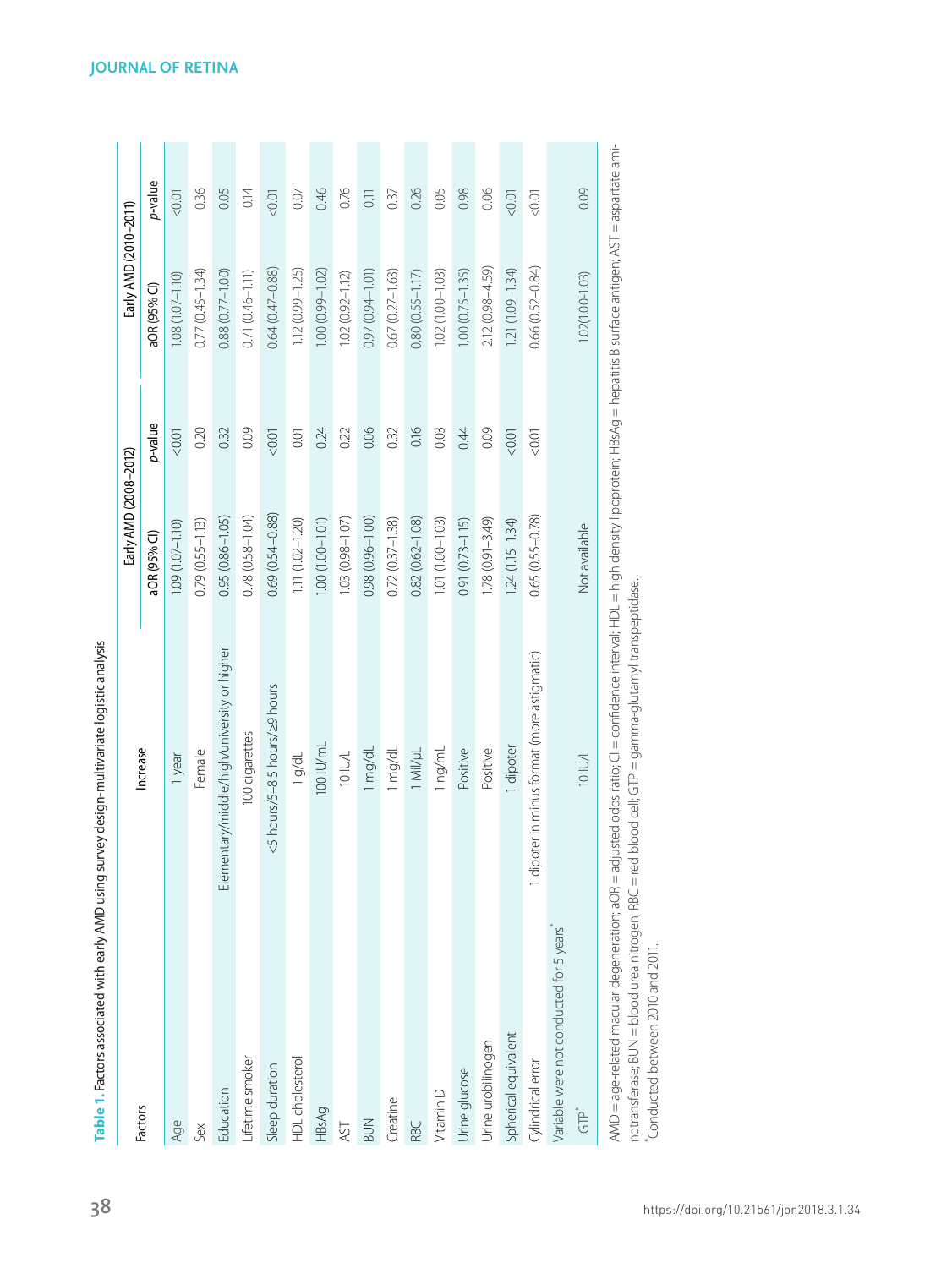|                                          |                                                                                                                                                                                         | Late AMD (2008-2012) |         | Late AMD (2010-2011) |                  |
|------------------------------------------|-----------------------------------------------------------------------------------------------------------------------------------------------------------------------------------------|----------------------|---------|----------------------|------------------|
| Factors                                  | Increase                                                                                                                                                                                | aOR (95% Cl)         | p-value | aOR (95% CI)         | p-value          |
| Age                                      | 1 year                                                                                                                                                                                  | $1.14(1.10 - 1.19)$  | 0.01    | $1.17(1.11 - 1.23)$  | 0.01             |
| Sex                                      | Female                                                                                                                                                                                  | $2.25(0.81 - 6.27)$  | 0.12    | 2.21 (0.46-10.63)    | 0.32             |
| Education                                | Elementary/middle/high/university or higher                                                                                                                                             | 1.39 (0.97-2.00)     | 0.08    | $1.54(0.98 - 2.44)$  | 0.06             |
| Residential area                         | Rural                                                                                                                                                                                   | $0.60(0.31 - 1.14)$  | 0.12    | $0.52(0.22 - 1.22)$  | 0.13             |
| Lifetime smoker                          | Yes                                                                                                                                                                                     | $1.91(0.81 - 4.54)$  | 0.14    | $1.42(0.45 - 4.46)$  | 0.55             |
| Binge alchohol user                      | Yes                                                                                                                                                                                     | 2.52 (1.13-5.65)     | 0.02    | 4.01 (1.35-11.93)    | $\overline{0}$ . |
| Sun exposure                             | >5 hours/day                                                                                                                                                                            | $0.71(0.36 - 1.42)$  | 0.33    | $0.62(0.24 - 1.64)$  | 0.34             |
| SBP                                      | 10 mmHg                                                                                                                                                                                 | $1.29(1.07 - 1.57)$  | $-0.01$ | $1.35(1.04 - 1.75)$  | 0.02             |
| Fasting glucose                          | 1 g/dL                                                                                                                                                                                  | $0.98(0.96 - 1.00)$  | 0.06    | $0.98(0.95 - 1.01)$  | 0.19             |
| HBsAg                                    | 100 IU/mL                                                                                                                                                                               | $0.95(0.87 - 1.04)$  | 0.24    | $0.92(0.84 - 1.01)$  | 0.10             |
| AST                                      | $10$ IU/L                                                                                                                                                                               | 1.01 (0.80-1.28)     | 0.93    | $1.01(0.81 - 1.25)$  | 0.96             |
| $\overline{\preceq}$                     | $10$ IU/L                                                                                                                                                                               | $1.07(0.93 - 1.23)$  | 0.37    | $1.06(0.75 - 1.51)$  | 0.74             |
| $\frac{\mathsf{O}}{\mathsf{L}}$          | 1 g/dL                                                                                                                                                                                  | $1.78(0.84 - 3.75)$  | 0.13    | $1.43(0.54 - 3.78)$  | 0.47             |
| 도<br>노                                   | 1%                                                                                                                                                                                      | $0.87(0.64 - 1.18)$  | 0.36    | $0.96(0.66 - 1.40)$  | 0.84             |
| Creatinine                               | 1 mg/dl                                                                                                                                                                                 | 2.57 (1.06-6.23)     | 0.04    | 4.06 (1.38-11.93)    | 0.01             |
| Urine pH                                 | $\frac{1}{2}$                                                                                                                                                                           | 1.37 (0.97-1.94)     | 0.07    | $1.14(0.67 - 1.95)$  | 0.63             |
| Variable were not conducted for 5 years* |                                                                                                                                                                                         |                      |         |                      |                  |
| 。<br>「U                                  | $1 \mu g/dL$                                                                                                                                                                            | Not available        |         | $1.02(0.99 - 1.05)$  | 0.22             |
| Fe (serum) <sup>†</sup>                  | <b>10 IU/L</b>                                                                                                                                                                          |                      |         | 1.01 (1.00-1.01)     | 0.13             |
|                                          | AMD = age-related macular degeneration; aOR = adjusted odds ratio; Cl = confidence interval; SBP = systolic blood pressure; HBsAq = hepatitis B surface antigen; AST = aspartate amino- |                      |         |                      |                  |

Table 2. Factors associated with late AMD using survey design-multivariate logistic analysis **Table 2.** Factors associated with late AMD using survey design-multivariate logistic analysis

Ĺ rww.c – age i crace inacuar ocgenicion, aon – aujouce ocosi iardy en componentie increa, or – ayaone probabili<br>transferase; ALT = alanine aminotransferase; Hb = hemoglobin; HCT = hematocrit; GTP = gamma-glutamyl transpept transferase; ALT = alanine aminotransferase; Hb = hemoglobin; HCT = hematocrit; GTP = gamma-glutamyl transpeptidase; Fe = ferritin. \*Conducted between 2010 and 2011; †Conducted between 2010 and 2012.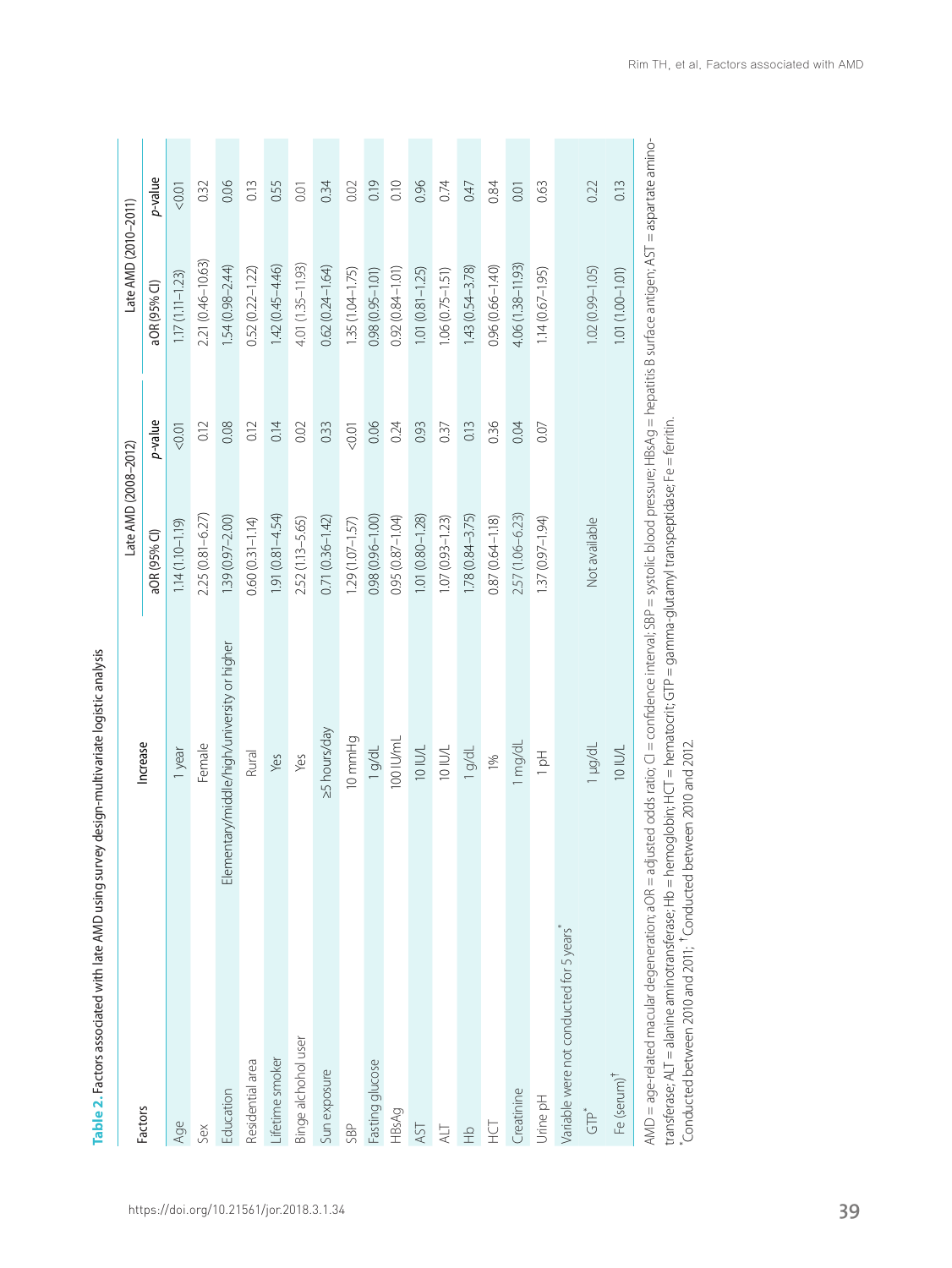|           |        |              | Early AMD           |     | Late AMD         |    | Neovacular AMD   |          | Geographic atrophy |  |
|-----------|--------|--------------|---------------------|-----|------------------|----|------------------|----------|--------------------|--|
|           | Total  | $\mathsf{n}$ | % (95% CI)          | n   | % (95% CI)       | n. | % (95% CI)       | n        | % (95% CI)         |  |
| $\geq 40$ |        |              |                     |     |                  |    |                  |          |                    |  |
| Overall   | 16,897 | 1,152        | $5.5(5.1 - 5.9)$    | 109 | $0.6(0.4-0.7)$   | 86 | $0.5(0.3-0.6)$   | 25       | $0.1(0.1-0.2)$     |  |
| Male      | 7,107  | 450          | $4.6(4.1-5.2)$      | 61  | $0.8(0.5-1.0)$   | 47 | $0.6(0.4 - 0.8)$ | 15       | $0.2(0.1-0.3)$     |  |
| Female    | 9,790  | 702          | $6.3(5.8-6.8)$      | 48  | $0.4(0.3-0.6)$   | 39 | $0.3(0.2 - 0.5)$ | 10       | $0.1(0.0-0.2)$     |  |
| $\geq 65$ |        |              |                     |     |                  |    |                  |          |                    |  |
| Overall   | 4,956  | 695          | $14.5(13.3-15.7)$   | 75  | $1.8(1.2 - 2.3)$ | 56 | $1.2(0.8-1.7)$   | 21       | $0.6(0.3-0.9)$     |  |
| Male      | 2,024  | 243          | $11.8(10.1 - 13.5)$ | 38  | $2.4(1.4-3.5)$   | 27 | $1.7(0.8-2.6)$   | 12       | $0.8(0.3-1.4)$     |  |
| Female    | 2,932  | 452          | $16.2(14.5-18.0)$   | 37  | $1.3(0.8-1.8)$   | 29 | $0.9(0.5-1.3)$   | 9        | $0.5(0.1-0.9)$     |  |
| Age group |        |              |                     |     |                  |    |                  |          |                    |  |
| $40 - 49$ | 5,047  | 58           | $1.2(0.8-1.6)$      | 7   | $0.1(0.0-0.3)$   | 7  | $0.1(0.0-0.3)$   | $\theta$ | No observation     |  |
| $50 - 59$ | 4,787  | 222          | $4.5(3.8-5.1)$      | 16  | $0.4(0.2-0.6)$   | 15 | $0.4(0.1-0.6)$   | 1        | $0.0(0.0-0.1)$     |  |
| $60 - 69$ | 4,010  | 404          | $10.2(9.0-11.4)$    | 32  | $1.1(0.6-1.6)$   | 24 | $0.7(0.4-1.1)$   | 8        | $0.4(0.1-0.7)$     |  |
| $70 - 79$ | 2,624  | 387          | $15.3(13.6 - 17.0)$ | 40  | $1.5(0.8-2.1)$   | 31 | $1.2(0.6-1.8)$   | 10       | $0.4(0.1-0.6)$     |  |
| $\geq 80$ | 429    | 81           | $16.5(12.5-20.6)$   | 14  | $3.5(1.5-5.5)$   | 9  | $2.3(0.7-4.0)$   | 6        | $1.7(0.1 - 3.2)$   |  |

#### **Table 3.** Prevalence\* of early and late AMD

 $AMD = age-related macular degeneration; Cl = confidence interval.$ 

\* Complex sample analysis was performed with reference to the weight, stratication variance, and cluster variance, following the statistical guidelines of the Korea Centers for Disease Control and Prevention. Subjects with early AMD in one eye and late AMD in the opposite eye were considered as late AMD.

# **Results**

#### **Baseline characteristics of the study population**

The mean age of the 16,897 patients aged 40 years or older was 57.4 years [standard deviation (SD)  $\pm$  11.4] years. The percentage of female patients was 57.9%. The age-standardized prevalence of early AMD was 5.5% (95% CI: 5.1−5.9), and the age-standardized prevalence of late AMD was 0.6% (95% CI: 0.4−0.7). Table 3 shows the age-standardized prevalence of early AMD, late AMD, neovascular AMD, and geographic atrophy.

### **Factors associated with age-related macular degeneration**

The independent risk factors associated with early or late AMD in age-adjusted univariable analysis are designated as "B" for both early and late AMD; "E" for early AMD; and "L" for late AMD in the left column of Fig. 2. Table 4 shows the results of age-adjusted logistic regression with aORs and

95% CIs for early and late AMD. See Table 2 for results of multivariable logistic analysis using significant variables (p < 0.1) from age-adjusted logistic regression analysis.

Table 5 shows our final model for early AMD. Age (1 [reference] for 40 to 49 years of age; aOR: 3.29 for 50 to 59 years of age, 95% CI: 2.13−5.09; aOR: 7.94 for 60 to 69 years of age, 95% CI: 5.07−12.45; aOR: 15.07 for 70 to 79 years of age, 95% CI: 9.38−24.19; and aOR: 21.56 for ≥ 80 years of age, 95% CI: 11.10−41.87) was the most significant risk factor for early AMD. Subjects sleeping more than nine hours per day were less likely to have early AMD compared with those who were sleeping between 6.5 hours per day and seven hours per day as a reference group (aOR: 0.67, 95% CI, 0.46−0.99). The lowest level of HDL cholesterol reduced the risk of early AMD in comparison with the mid-third quintile as a reference group (aOR: 0.68, 95% CI: 0.51−0.92). Spherical equivalents (SE) (aOR: 0.53 in the first quintile [SE ≤ -1.38 diopters {D}], 95% CI: 0.35−0.78; aOR: 0.99 in the second quintile [-1.37 D ≤ SE ≤ -0.50 D], 95% CI: 0.71–1.40; 1 [reference] in the third quintile  $[-0.50 \text{ D} < SE \leq 0.00 \text{ D}]$ ;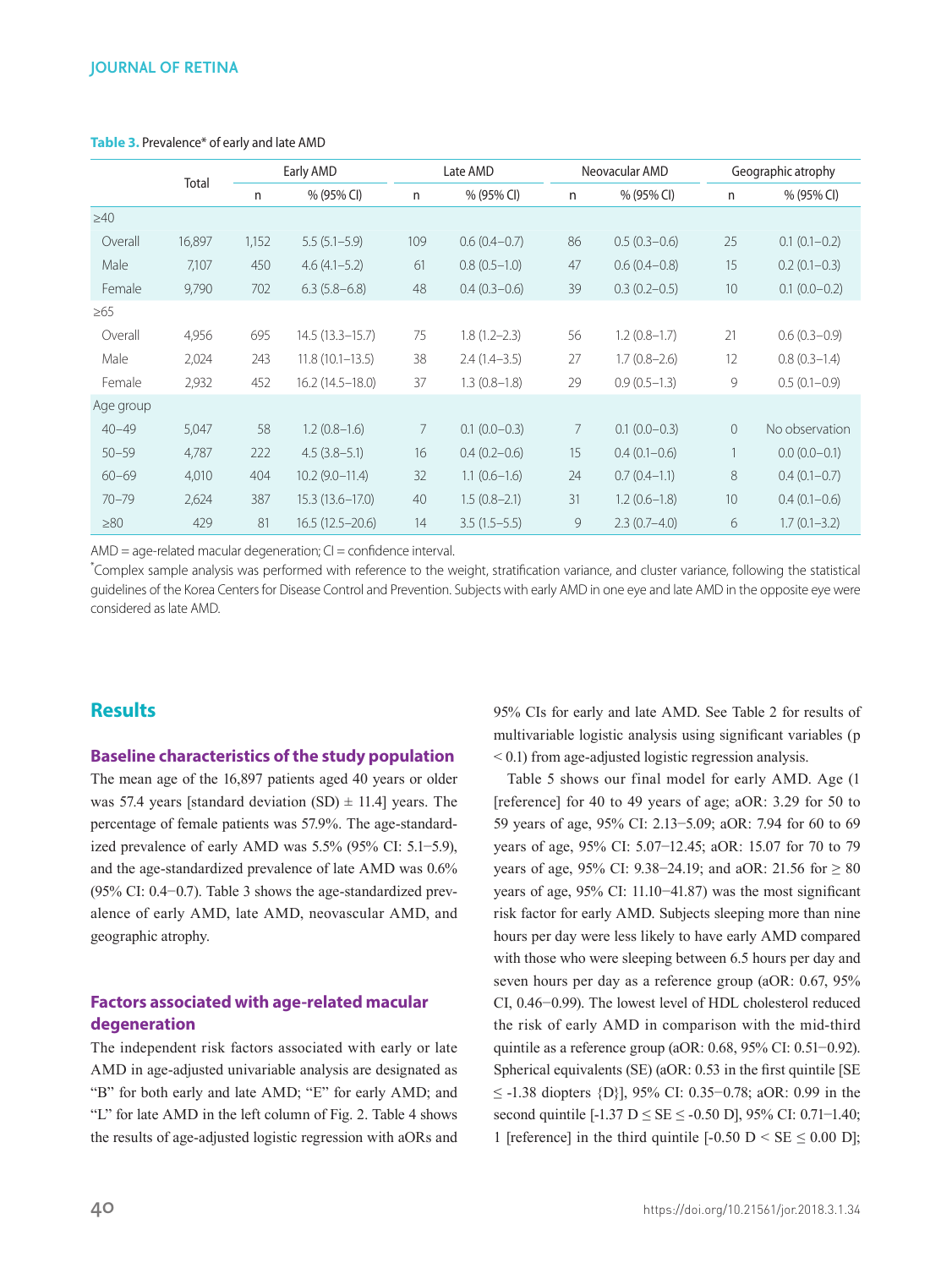# **Table 4.** Age-adjusted risk factors for early and late AMD using the survey design

|                                        |                          |      | Early AMD     |            |      | Late AMD       |            |
|----------------------------------------|--------------------------|------|---------------|------------|------|----------------|------------|
|                                        | Increase                 | aOR  | 95% CI        | $p$ -value | aOR  | 95% CI         | $p$ -value |
| Socio demographic factors              |                          |      |               |            |      |                |            |
| Sex                                    | Female                   | 1.16 | $0.99 - 1.36$ | 0.07       | 0.49 | $0.27 - 0.92$  | 0.03       |
| Monthly household income               | 1 quintile               | 1.00 | $0.94 - 1.05$ | 0.91       | 1.16 | $0.92 - 1.45$  | 0.20       |
| Education                              | 1 grade $†$              | 0.90 | $0.83 - 0.98$ | 0.02       | 1.45 | $1.04 - 2.02$  | 0.03       |
| Residential area                       | Rural                    | 0.99 | $0.83 - 1.17$ | 0.88       | 0.37 | $0.18 - 0.75$  | < 0.01     |
| Health behavioral factors              |                          |      |               |            |      |                |            |
| Lifetime smoker                        | Yes                      | 0.82 | $0.70 - 0.96$ | 0.02       | 2.19 | $1.14 - 4.22$  | 0.02       |
| Binge alcohol user                     | Yes                      | 1.07 | $0.89 - 1.30$ | 0.46       | 2.73 | $1.36 - 5.49$  | < 0.01     |
| Physical activity (moderate intensity) | ≥1 time/wk               | 0.94 | $0.64 - 1.38$ | 0.75       | 3.08 | $0.70 - 13.43$ | 0.14       |
| Coffee consumption (cups/wk)           | $1 - 6 / \ge 7$          | 0.99 | $0.88 - 1.11$ | 0.88       | 0.96 | $0.59 - 1.58$  | 0.88       |
| Sleep duration (hours/day)             | $<\frac{5}{5}-8.5/\geq9$ | 0.78 | $0.64 - 0.95$ | 0.01       | 0.64 | $0.29 - 1.43$  | 0.28       |
| <b>Stress</b>                          | 1 grade $*$              | 1.06 | $0.90 - 1.26$ | 0.49       | 0.72 | $0.37 - 1.39$  | 0.33       |
| Sun exposure                           | $\geq$ 5 hours/day       | 1.11 | $0.93 - 1.32$ | 0.26       | 0.48 | $0.22 - 1.02$  | 0.06       |
| Health examination variables           |                          |      |               |            |      |                |            |
| <b>BMI</b>                             | 1 kg/m <sup>2</sup>      | 1.00 | $0.97 - 1.02$ | 0.69       | 1.00 | $0.91 - 1.09$  | 0.92       |
| SBP                                    | 10 mmHg                  | 1.00 | $0.96 - 1.05$ | 0.86       | 1.30 | $1.11 - 1.51$  | < 0.01     |
| <b>DBP</b>                             | 10 mmHg                  | 1.01 | $0.94 - 1.09$ | 0.73       | 1.32 | $0.95 - 1.83$  | 0.10       |
| Blood test                             |                          |      |               |            |      |                |            |
| Fasting glucose                        | 1 g/dL                   | 0.97 | $0.94 - 1.01$ | 0.13       | 0.85 | $0.72 - 1.00$  | 0.06       |
| Total cholesterol                      | 1 g/dL                   | 1.00 | $0.97 - 1.02$ | 0.64       | 0.96 | $0.88 - 1.05$  | 0.37       |
| HDL cholesterol                        | 1 g/dL                   | 1.12 | $1.05 - 1.20$ | < 0.01     | 1.11 | $0.80 - 1.53$  | 0.54       |
| Triglyceride                           | 1 g/dL                   | 0.99 | $0.98 - 1.00$ | 0.11       | 1.00 | $0.97 - 1.03$  | 0.95       |
| HBsAg                                  | 100 IU/mL                | 1.01 | $1.00 - 1.02$ | < 0.01     | 0.96 | $0.92 - 1.00$  | 0.05       |
| AST                                    | 10 IU/L                  | 1.04 | $1.00 - 1.08$ | 0.03       | 1.10 | $1.05 - 1.15$  | < 0.01     |
| ALT                                    | 10 IU/L                  | 0.99 | $0.94 - 1.04$ | 0.65       | 1.07 | $1.03 - 1.10$  | < 0.01     |
| $GTP^{\Pi}$                            | 10 IU/L                  | 1.02 | $1.00 - 1.03$ | 0.01       | 1.04 | $1.02 - 1.06$  | < 0.01     |
| Hb                                     | 1 g/dL                   | 0.97 | $0.91 - 1.02$ | 0.24       | 1.28 | $1.00 - 1.64$  | 0.05       |
| HCT                                    | 1%                       | 0.99 | $0.97 - 1.01$ | 0.31       | 1.09 | $0.99 - 1.20$  | 0.07       |
| Ferritin (serum)                       | 1 ng/mL                  | 1.00 | $1.00 - 1.00$ | 0.63       | 1.00 | $0.99 - 1.00$  | 0.22       |
| Fe (serum) <sup>§</sup>                | 1 µg/dL                  | 1.00 | $1.00 - 1.00$ | 0.24       | 1.01 | $1.00 - 1.02$  | < 0.01     |
| TIBC <sup>§</sup>                      | 1 µg/dL                  | 1.00 | $1.00 - 1.00$ | 0.63       | 1.00 | $0.99 - 1.01$  | 0.92       |
| <b>BUN</b>                             | 1 mg/dL                  | 0.98 | $0.97 - 1.00$ | 0.07       | 1.01 | $0.95 - 1.08$  | 0.79       |
| Creatinine                             | 1 mg/dL                  | 0.49 | $0.33 - 0.74$ | < 0.01     | 1.55 | $1.22 - 1.96$  | < 0.01     |
| WBC                                    | 1 thous/µL               | 0.96 | $0.92 - 1.01$ | 0.14       | 0.94 | $0.80 - 1.12$  | 0.49       |
| RBC                                    | 1 Mil/µL                 | 0.83 | $0.68 - 1.01$ | 0.07       | 1.45 | $0.63 - 3.32$  | 0.38       |
| Vitamin D                              | 1 ng/mL                  | 1.01 | $1.00 - 1.02$ | 0.09       | 0.99 | $0.95 - 1.04$  | 0.66       |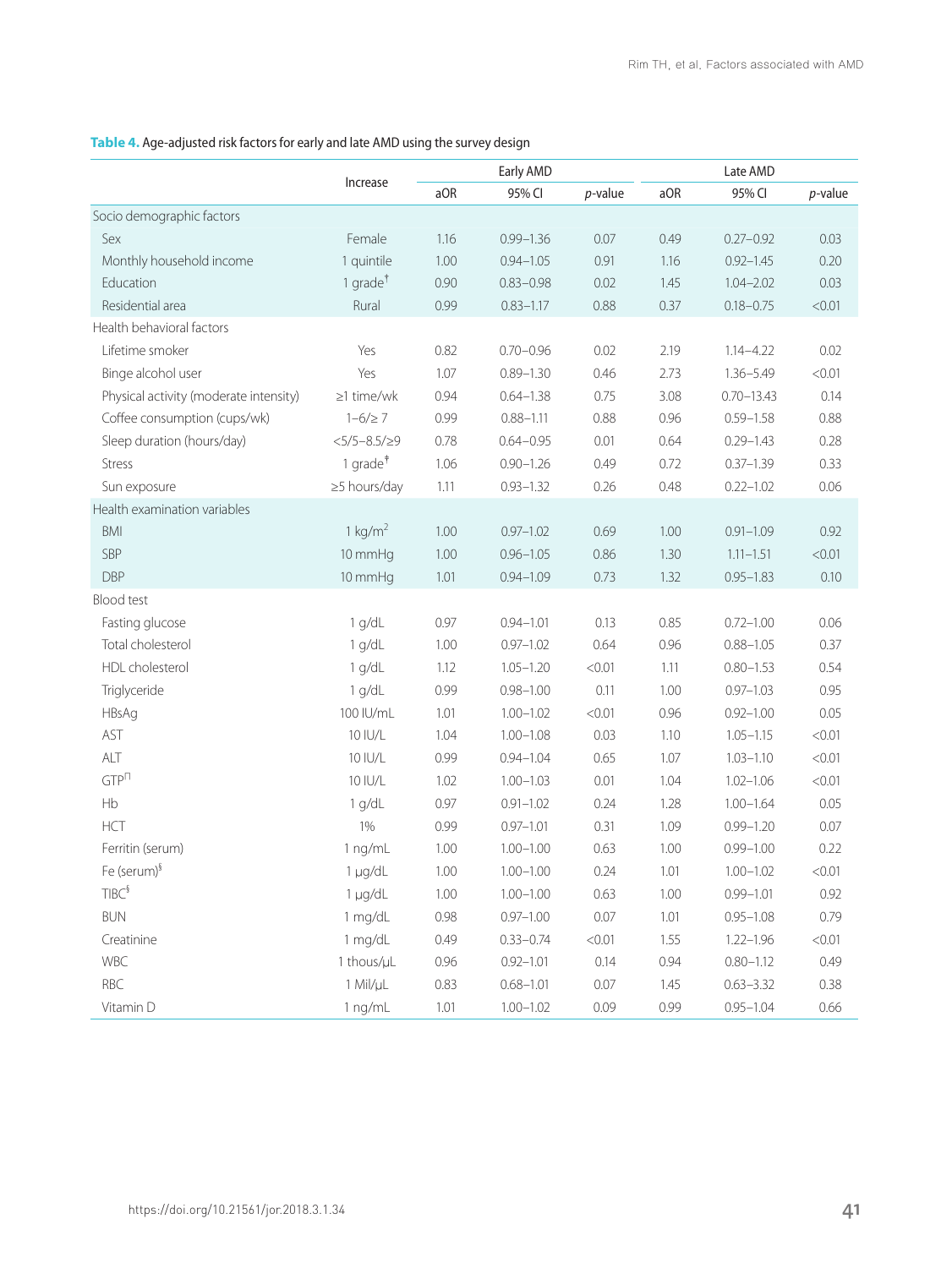#### **Table 4.** Continued

|                                  |                |      | Early AMD     |                 |      | Late AMD      |                 |
|----------------------------------|----------------|------|---------------|-----------------|------|---------------|-----------------|
|                                  | Increase       | aOR  | 95% CI        | <i>p</i> -value | aOR  | 95% CI        | <i>p</i> -value |
| Urine test                       |                |      |               |                 |      |               |                 |
| Urine pH                         | 1 pH           | 1.07 | $0.98 - 1.17$ | 0.13            | 1.40 | $1.00 - 1.94$ | 0.05            |
| Urine nitrate                    | Positive       | 1.36 | $0.87 - 2.12$ | 0.18            | 0.43 | $0.06 - 3.24$ | 0.42            |
| Urine protein                    | Positive       | 1.05 | $0.86 - 1.28$ | 0.63            | 0.81 | $0.33 - 2.02$ | 0.65            |
| Urine glucose                    | Positive       | 0.84 | $0.69 - 1.01$ | 0.07            | 1.02 | $0.57 - 1.81$ | 0.96            |
| Urine ketone                     | Positive       | 0.94 | $0.77 - 1.15$ | 0.54            | 1.47 | $0.84 - 2.58$ | 0.18            |
| Urine bilirubin                  | Positive       | 0.96 | $0.81 - 1.12$ | 0.59            | 0.86 | $0.48 - 1.53$ | 0.61            |
| Urine occult blood               | Positive       | 1.00 | $0.93 - 1.07$ | 0.93            | 0.95 | $0.72 - 1.27$ | 0.74            |
| Urine urobilinogen               | Positive       | 1.92 | $0.99 - 3.72$ | 0.05            | 1.26 | $0.17 - 9.64$ | 0.82            |
| Pulmonary function test          |                |      |               |                 |      |               |                 |
| FVC ratio to normal              | 1%             | 0.98 | $0.86 - 1.12$ | 0.81            | 1.07 | $0.69 - 1.66$ | 0.77            |
| Forced expiratory volume         | 1 <sub>L</sub> | 0.98 | $0.83 - 1.16$ | 0.82            | 0.84 | $0.50 - 1.43$ | 0.53            |
| Eye variables*                   |                |      |               |                 |      |               |                 |
| Spherical equivalent             | dipoter        | 1.25 | $1.18 - 1.34$ | < 0.01          | 1.25 | $0.94 - 1.68$ | 0.13            |
| Cylindrical error (minus format) | dipoter        | 1.56 | $1.34 - 1.82$ | < 0.01          | 1.72 | $0.70 - 4.21$ | 0.24            |

 $AMD = age-related macular deceneration; aOR = adjusted to adds ratio; Cl = confidence interval; wk = weeks; BMI = body mass index; SBP = 0.001288; and 0.012488; and 0.024488; and 0.034488; respectively.$ systolic blood pressure; DBP = diastolic blood pressure; HDL = high density lipoprotein; HBsAg = hepatitis B surface antigen; AST = aspartate aminotransferase; ALT = alanine aminotransferase; GTP = gamma-glutamyl transpeptidase; Hb = hemoglobin; HCT = hematocrit; Fe = ferritin; TIBC = total iron-binding capacity; BUN = blood urea nitrogen; WBC = white blood cell; RBC = red blood cell; FVC = forced vital capacity. \* Patients who received cataract surgery were excluded (n = 1,325). For patients with any AMD in one eye, we used the spherical or cylindrical error of the same eye; for patients with or without any AMD in both eyes, we used the average value between the two eyes;  $\dagger$  Elementary/ middle/high/university or higher; <sup>‡</sup>Least/mod/extremely; <sup>§</sup>Conducted between 2010 and 2012 (n = 11,922); <sup>Π</sup>Conducted between 2010 and 2011 ( $n = 8,007$ ).

aOR: 1.23 in the fourth quintile  $[+0.06 \text{ D} \leq \text{SE} \leq +0.69 \text{ D}]$ , 95% CI: 0.91–1.68; and aOR: 1.41 in highest quintile [SE ≥ +0.69 D], 95% CI: 1.07−1.86) were statistically significant using multivariable analysis.

Table 6 shows our final model for neovascular AMD and geographic atrophy. Patients in the first quartile of systolic blood pressure (≤110 mmHg) were less likely to have neovascular AMD compared with patients in the second or third quartile (110.3−133.9 mmHg, reference). Only age was associated with geographic atrophy (aOR: 1.10, 95% CI: 1.05−1.17).

# **Discussion**

### **Prevalence of age-related macular degeneration**

The prevalence of early AMD and late AMD was 5.5% and

0.6%, respectively, in Korean adults aged 40 years or older. A recent meta-analysis suggested that AMD was as common in Asian adults as in Caucasian adults, with prevalence estimates of 6.8% and 0.6% for early and late AMD present in Asian adults aged  $\geq 40$  years, respectively [4]. In a Beijing eye study, the prevalence of early AMD was 4.2% in participants aged ≥40 years [21], while in a Singapore−Indian eye study, the prevalence of early AMD was 5.6% [22]. In a separate comparative study completed in Singapore and India, the age-standardized prevalence of early and late AMD was 4.45% and 0.34%, respectively, in Singapore and 5.80% and 0.16% in India [12]. Another study using a multiethnic Asian cohort found that the age-standardized prevalence in subjects aged 40 years and older was similar in three Asian ethnic groups: specifically, Chinese with 7.3%; Malay with 7.7%; and Indian with 5.7% [23]. In the Funagata Study performed in Japan, the age-standardized prevalence of early and late AMD was 4.2% and 0.7%, respectively, in subjects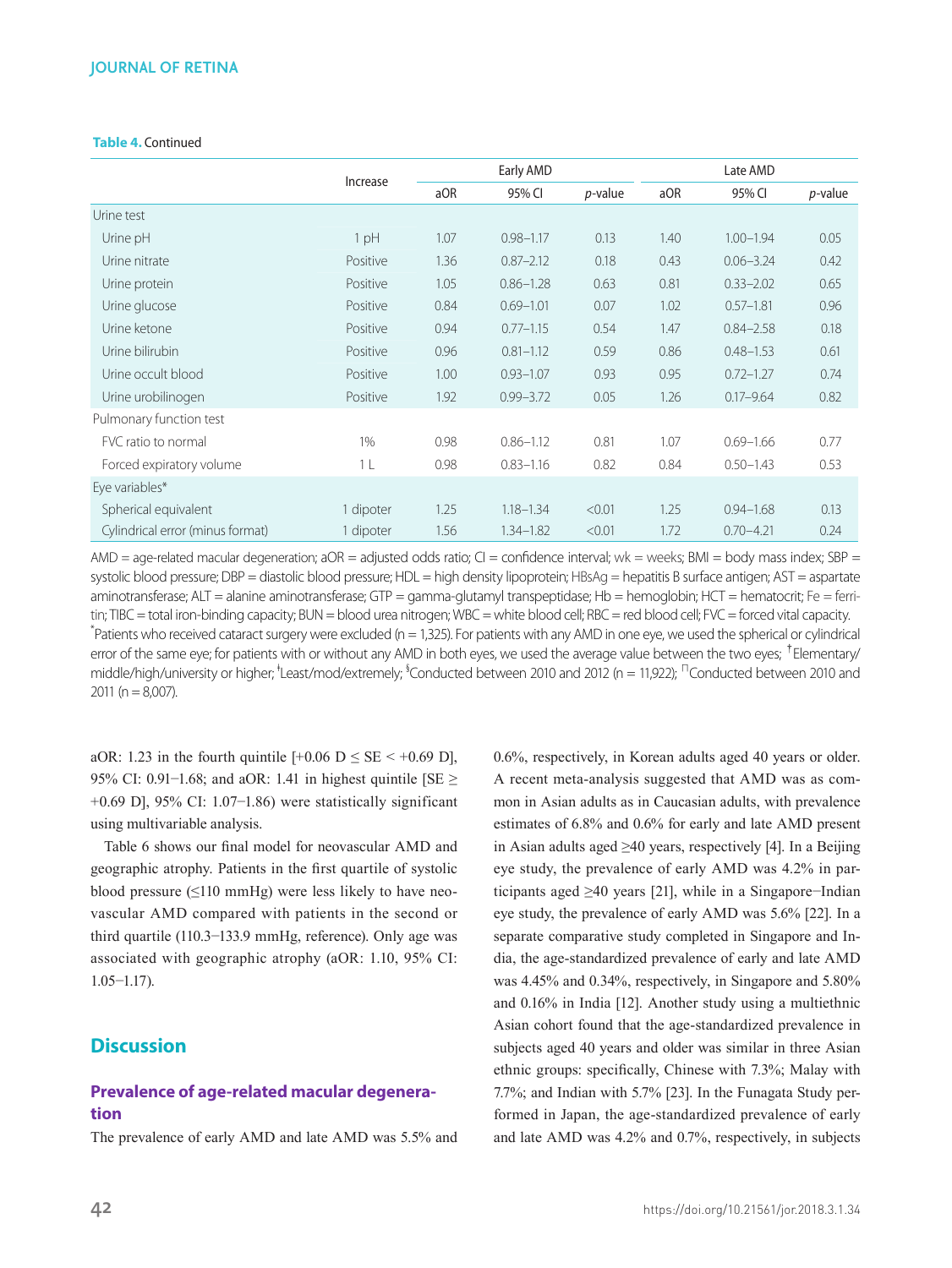**Table 5.** Factors associated with early AMD-multivariable logistic regression analysis using dependent variables as quintile or categorical variables

| Variables                                | Unadjusted OR | Adjusted OR (95% CI) | $p$ -value |
|------------------------------------------|---------------|----------------------|------------|
| Age (years)                              |               |                      |            |
| $40 - 49$                                | $1$ (ref)     | $1$ (ref)            |            |
| $50 - 59$                                | 3.84          | $3.06(2.02 - 4.64)$  | < 0.01     |
| $60 - 69$                                | 9.32          | $6.68(4.41 - 10.12)$ | < 0.01     |
| $70 - 79$                                | 14.94         | 11.84 (7.81-17.97)   | < 0.01     |
| Over 80                                  | 16.70         | 16.30 (8.73-30.42)   | < 0.01     |
| Sex                                      |               |                      |            |
| Male                                     | $1$ (ref)     | $1$ (ref)            |            |
| Female                                   | 1.38          | $1.04(0.76 - 1.41)$  | 0.82       |
| Smoking                                  |               |                      |            |
| Never smoker                             | $1$ (ref)     | $1$ (ref)            |            |
| Ex-smoker                                | 0.87          | $0.86(0.61 - 1.21)$  | 0.39       |
| $≤17.77$ PY                              | 0.65          | $1.05(0.66 - 1.66)$  | 0.84       |
| 17.85~31.5 PY                            | 0.42          | $0.71(0.42 - 1.18)$  | 0.18       |
| $\geq$ 31.8 PY                           | 0.79          | $0.78(0.50 - 1.22)$  | 0.28       |
| Sleep duration (quintile approximately)  |               |                      |            |
| $\leq$ 5 hours                           | 1.58          | $1.04(0.79 - 1.38)$  | 0.76       |
| 6 hours                                  | 0.98          | $0.98(0.76 - 1.25)$  | 0.87       |
| $6.5\neg 7.5$ hours                      | $1$ (ref)     | $1$ (ref)            |            |
| 8~8.5 hours                              | 0.90          | $0.78(0.60 - 1.01)$  | 0.06       |
| $\geq$ 9 hours                           | 1.04          | $0.68(0.47-1.00)$    | 0.05       |
| HDL-cholesterol (g/dL, quintile)         |               |                      |            |
| $≤38.21$                                 | 0.75          | $0.67(0.50 - 0.90)$  | < 0.01     |
| 38.22~43.44                              | 0.77          | $0.78(0.57 - 1.07)$  | 0.13       |
| 43.79~48.70                              | $1$ (ref)     | $1$ (ref)            |            |
| 48.81~56.52                              | 0.72          | $0.76(0.56 - 1.04)$  | 0.09       |
| $\geq 56.83$                             | 0.85          | $0.98(0.73 - 1.32)$  | 0.89       |
| Vitamin D (ng/mL, quintile)              |               |                      |            |
| $≤13.01$                                 | 0.91          | $0.99(0.74 - 1.33)$  | 0.96       |
| 13.02~16.30                              | 0.87          | $0.92(0.69 - 1.22)$  | 0.57       |
| 16.31~19.65                              | $1$ (ref)     | 1 (ref)              |            |
| 19.66~24.21                              | 1.03          | $1.02(0.76 - 1.36)$  | 0.89       |
| $\geq$ 24.22                             | 1.31          | $1.28(0.98 - 1.68)$  | 0.07       |
| Spherical equivalent (diopter, quintile) |               |                      |            |
| $\le -1.38$                              | 0.53          | $0.53(0.35 - 0.78)$  | < 0.01     |
| $-1.37 - 0.50$                           | 0.95          | $0.99(0.71 - 1.40)$  | 0.98       |
| $-0.50^{\ast}$ ~0.00                     | $1$ (ref)     | $1$ (ref)            |            |
| $+0.06 - +0.69$ <sup>*</sup>             | 1.73          | $1.23(0.91 - 1.68)$  | 0.18       |
| $\ge +0.69$                              | 2.97          | $1.41(1.07-1.86)$    | 0.02       |

 $AMD = age-related macular degeneration; OR = odds ratio; CI = confidence interval; PY = pack year, tertile in current smokers; HDL = high$ density lipoprotein; ref = reference.

\* Not included, 0.50 or 0.69.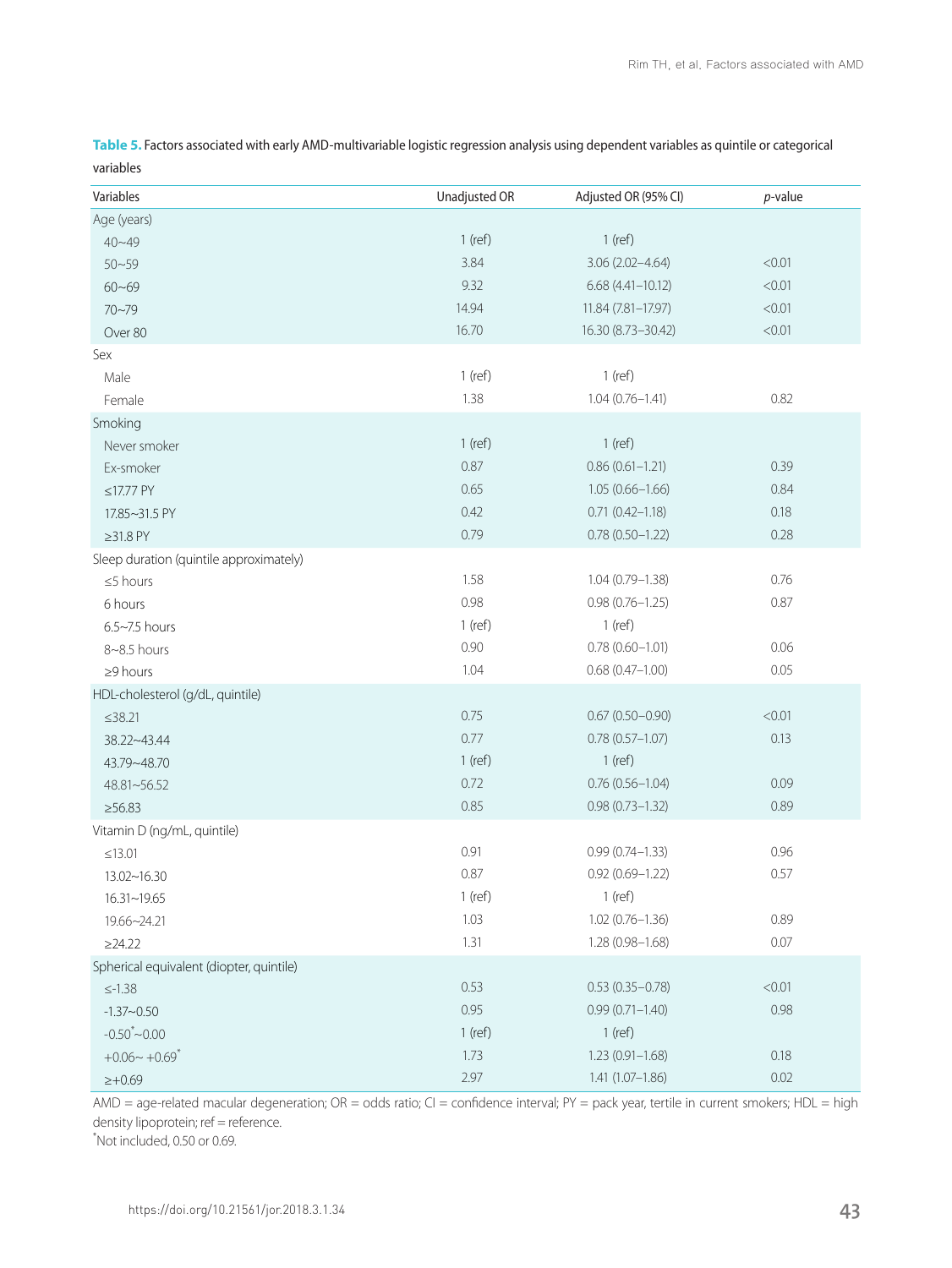### **JOURNAL OF RETINA**

| Variables                      | Unadjusted OR | Adjusted OR (95% CI) | $p$ -value |
|--------------------------------|---------------|----------------------|------------|
| Neovascular AMD                |               |                      |            |
| Age (years)                    |               |                      |            |
| $40 - 49$                      | $1$ (ref)     | $1$ (ref)            |            |
| $50 - 59$                      | 2.63          | 4.67 (1.52-14.36)    | < 0.01     |
| $60 - 69$                      | 5.33          | 10.48 (3.70-29.72)   | < 0.01     |
| $70 - 79$                      | 8.44          | 16.23 (5.49-47.93)   | < 0.01     |
| Over 80                        | 17.57         | 52.59 (15.21-181.81) | < 0.01     |
| Sex                            |               |                      |            |
| Male                           | $1$ (ref)     | $1$ (ref)            |            |
| Female                         | 0.55          | $0.83(0.38 - 1.81)$  | 0.64       |
| Binge alcohol user             |               |                      |            |
| No                             | $1$ (ref)     | $1$ (ref)            |            |
| Yes                            | 1.32          | 1.86 (0.89-3.89)     | 0.10       |
| Systolic blood pressure (mmHg) |               |                      |            |
| $\leq$ 110 (1st quartile)      | 0.14          | $0.25(0.09 - 0.67)$  | < 0.01     |
| 110.3-133.9 (2nd-3rd quartile) | $1$ (ref)     | $1$ (ref)            |            |
| $\geq$ 134 (4th quartile)      | 1.25          | $0.83(0.43 - 1.59)$  | 0.57       |
| Creatinine (g/dL)              |               |                      |            |
| $\leq$ 0.7 (1st quartile)      | 0.59          | $0.76(0.35 - 1.66)$  | 0.49       |
| 0.71-0.96 (2nd-3rd quartile)   | $1$ (ref)     | $1$ (ref)            |            |
| $\geq$ 0.97 (4th quartile)     | 1.49          | $1.34(0.65 - 2.76)$  | 0.44       |
| Geographic atrophy             |               |                      |            |
| Age (1 year increase)          | 1.11          | $1.10(1.05 - 1.17)$  | < 0.01     |
| Sex (female)                   | 0.61          | $0.34(0.10 - 1.12)$  | 0.08       |
| Binge alcohol user (yes)       | 0.22          | $0.35(0.07-1.71)$    | 0.20       |
| SBP (1 mmHg increase)          | 1.04          | $1.02(0.98 - 1.06)$  | 0.25       |
| Creatinine (1 g/dL increase)   | 1.14          | $0.30(0.01 - 10.79)$ | 0.51       |

 **Table 6.** Factors associated with neovascular AMD and geographic atrophy-multivariate logistic regression analysis using dependent variables as quartile or categorical variables for neovascular AMD and as continuous variables for geographic atrophy due to lack of number

AMD = age-related macular degeneration; OR = odds ratio; CI = confidence interval; ref = reference; SBP = systolic blood pressure.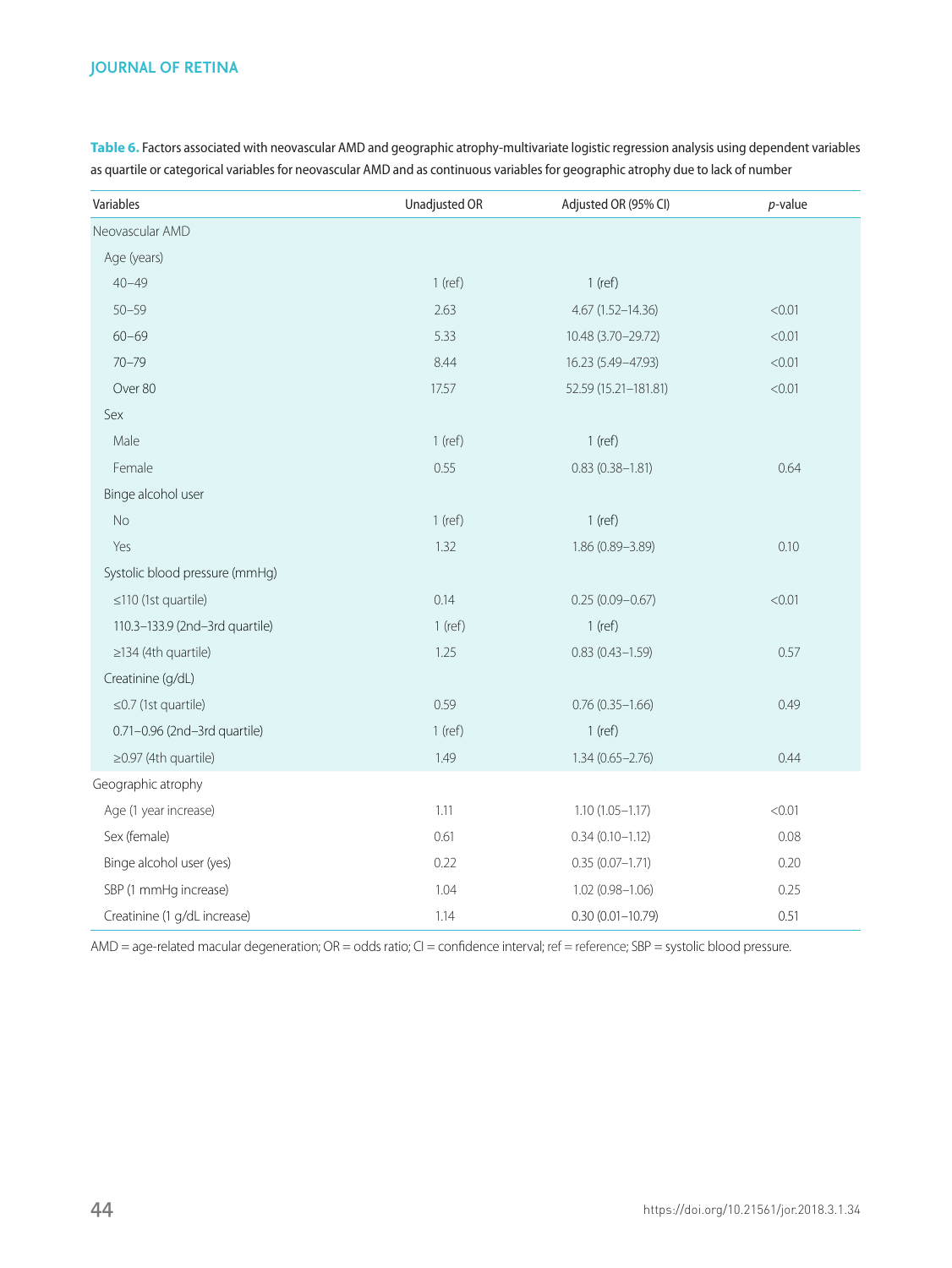aged 35 years and older [8]. In the Hadan Eye Study performed in a rural Chinese population, the age-standardized prevalence among subjects aged 50 years and older for early and late AMD was 4.7% and 0.2%, respectively [23]. In the present study, the prevalence of early AMD was 8.6% in subjects aged 50 years and older (data not shown). Overall, in Asia, the prevalence of early AMD was 4.2% to 7.7%, and that of late AMD was 0.34% to 0.7% in Asian adults aged ≥40 years.

### **Risk factors for early age-related macular degeneration**

#### **Age**

Increasing age strongly correlated with increasing prevalence of early AMD. Adjusted ORs for early and late AMD were 1.09 (95% CI: 1.07−1.10) and 1.14 (95% CI: 1.10−1.19), respectively, for each year increase in patients aged 40 years and older (Fig. 2; see Table 1, 2). At 10-year intervals, the prevalence of early AMD increased gradually (1.2% in the 40s, 4.5% in the 50s, 10.2% in the 60s, 15.3% in the 70s, and 16.5% in the 80s), whereas the prevalence of late AMD increased rather abruptly in subjects aged 80 years and older, especially in those with geographic atrophy (0.0% in the 50s, 0.4% in the 60s, 0.4% in the 70s, and 1.7% in the 80s or older) (Table 3). These findings suggest that development of geographic atrophy is associated with the cumulative effects of senile changes and may progress rapidly after 80 years of age. However, no clear explanation for this trend has yet been determined [24,25].

#### **Refractive error**

Regarding an association between refraction error and AMD, previous studies have been inconsistent. The Singapore Indian Eye Study [26], the Los Angeles Latino Eye Study (LALES) [27], and other studies [23] have reported that eyes that were more myopic were associated with a lower prevalence of AMD, while the Singapore Malay Eye Study [28], the Rotterdam Study [29], the Age-Related Eye Disease Study [10], the France-DMLA Study [30], the Blue Mountains Eye Study [31], and others [32,33] found a correlation between hyperopic eyes and a higher prevalence of early AMD. Additionally, LALES [27], and the Singapore

Indian Eye Study [34], reported that there was no association between hyperopia and early AMD, though there was an association between myopia and a lower prevalence of early AMD. The Blue Mountains Eye Study [35] and the Beaver Dam Eye Study [36] reported no association between refractive error and early AMD. However, care must be taken in interpreting these previous studies because the definition of refractive error was different in cut values.

The present study found that myopia correlated with a lower prevalence of early AMD but not with late AMD (Table 5). Currently, there is no confirmed reason for an association between AMD and refractive error. However, potential causes for this association could include differences in vitreous body properties, the prevalence of posterior vitreous detachment [37], hemodynamic factors [33], or differences in the intraocular concentration of cytokines between myopic eyes and hyperopic eyes [38]. Differences in hemodynamic factors could be partly explained by the character of the sclera in hyperopic eyes. Hyperopic eyes are generally smaller and have thicker sclera [39]. Some experimental results obtained using laser Doppler flow measurements showed an increased choroidal resistance in AMD [10]. Flow measurements may decrease during the exchange of metabolic products across the RPE, resulting in drusen formation [28],

#### **Sleep duration and HDL cholesterol**

The proportions of subjects with sleep times less than five hours per day or nine or more hours per day increased at older ages (data not shown). Thus, age may be a confounding factor in characterizing a possible association between sleep hours and AMD prevalence. Even after age was controlled, multivariable logistic regression showed that subjects who slept nine or more hours per day (highest approximate quintile) were less likely to have early AMD (aOR: 0.68, 95% CI: 0.46−0.99, Table 5). However, there was no association between sleep duration and late AMD.

For analysis of blood test results, we chose to use quintiles for independent variables rather than raw values. Increasing HDL cholesterol was associated with increasing early AMD (aOR: 1.11, 95% CI: 1.02−1.20 in Table 1). However, when patients were divided into quintiles, the lowest quintile (≤38.21 g/dL) of HDL cholesterol was associated with a lower prevalence of early AMD (aOR: 0.68, 95% CI: 0.51−0.92), while the highest quintile of HDL cholesterol was not associ-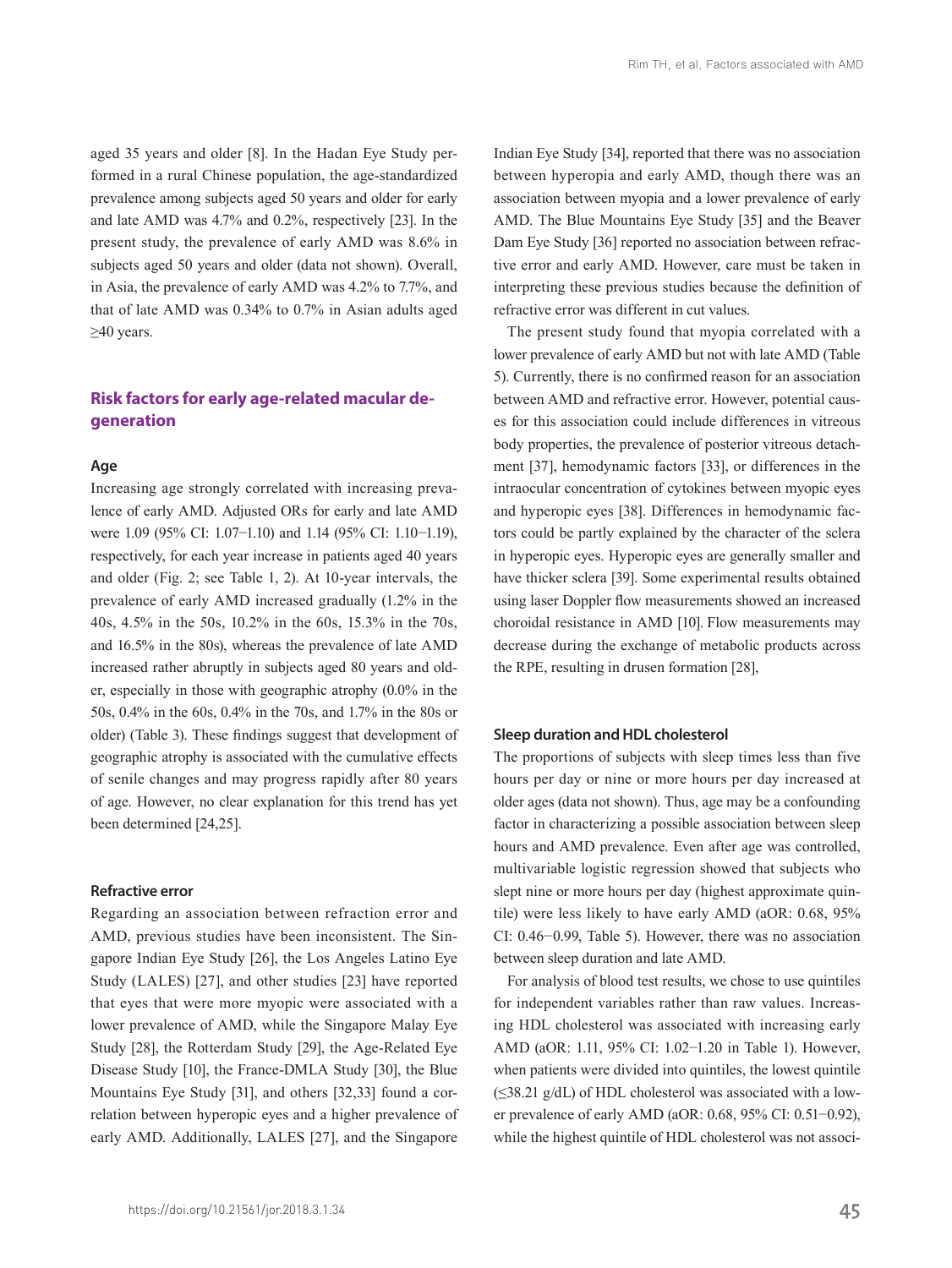ated with a higher prevalence of early AMD (Table 5). There has been controversy over whether HDL cholesterol levels are associated with early AMD [40-42]. Although logistic regression using HDL cholesterol showed a positive association between HDL cholesterol level and prevalence of AMD, an alternative conclusion could be that lower levels of HDL cholesterol had a protective effect rather than higher levels. Based upon these observations, further study is warranted on the role of HDL cholesterol in AMD.

### **Risk factors for late age-related macular degeneration**

#### **Neovascular age-related macular degeneration**

Multivariable logistic regression showed that increasing age was associated with a higher prevalence of neovascular AMD, while low systolic blood pressure was associated with a lower prevalence of neovascular AMD (Table 6). Various measures of hypertension or blood pressure have been associated with AMD [34,43]. Our findings suggest that low systolic blood pressure  $(\leq 110 \text{ mmHg})$  had a protective effect on the development of neovascular AMD rather than higher blood pressure.

#### **Geographic atrophy**

Among continuous variables including age, binge alcohol use, systolic blood pressure, and creatine, multivariable logistic regression analysis showed that only increasing age was associated with geographic atrophy (Table 6). However, the total number of patients associated with geographic atrophy was too small for further analysis, and more cumulative data are needed to obtain further conclusions.

Since this was a cross-sectional study, it was limited in that the temporal cause-and-effect relationships could not be definitively established. More detailed analysis according to severity of AMD (e.g., intermediate AMD) was impossible, as the original data provided classified variables of early, late, and neovascular AMD and geographic atrophy. In addition, early AMD was identified using non-mydriatic fundus photography, which may have resulted in potential misdiagnosis. In addition, participants were required to be able to visit the mobile laboratory to undergo their examinations. Therefore, in some cases, even if certain people were

selected as target subjects, their examinations may not have actually been completed, leading to selection bias. The association between smoking and AMD is well-known. In the present study, a significant association was observed in univariate analysis, while smoking was excluded from the final model in multivariate analysis. Other variables may be considered more important than smoking, due to the analysis of various independent variables. On one hand, this may have been caused by some uncontrolled confounding factors, such as sun exposure. In addition, personal biases or recall biases could not be completely eliminated from the data.

In conclusion, age-standardized prevalence of early AMD and late AMD among subjects aged 40 years and older was 5.5% (95% CI: 5.1−5.9) and 0.6% (95% CI: 0.4−0.7), respectively. This study confirmed that increasing age was the most important risk factor for any AMD. Longer sleep duration (nine or more hours per day), low serum level of HDL cholesterol ( $\leq$  38.21 g/dL), and myopia (SE  $\leq$  -1.38 D) were associated with a lower prevalence of early AMD, while hyperopia ( $SE$  > +0.69 D) was associated with a higher prevalence of early AMD. Low systolic pressure  $(\leq 110 \text{ mmHg})$  was associated with a lower prevalence of neovascular AMD, but higher systolic pressure  $(≥ 134 \text{ mmHg})$  was not associated with increased neovascular AMD. There were no significant risk factors for geographic atrophy except increasing age.

#### **Authorship statement**

The authors alone are responsible for the content and writing of this paper.

#### **Conflicts of interest**

The authors declare no conflicts of interest relevant to this article.

### **References**

- 1. Klein R, Klein BE, Cruickshanks KJ. The prevalence of age-related maculopathy by geographic region and ethnicity. Prog Retin Eye Res 1999;18:371-89.
- 2. Friedman DS, Katz J, Bressler NM, et al. Racial differences in the prevalence of age-related macular degeneration: the Baltimore Eye Survey. Ophthalmology 1999;106:1049-55.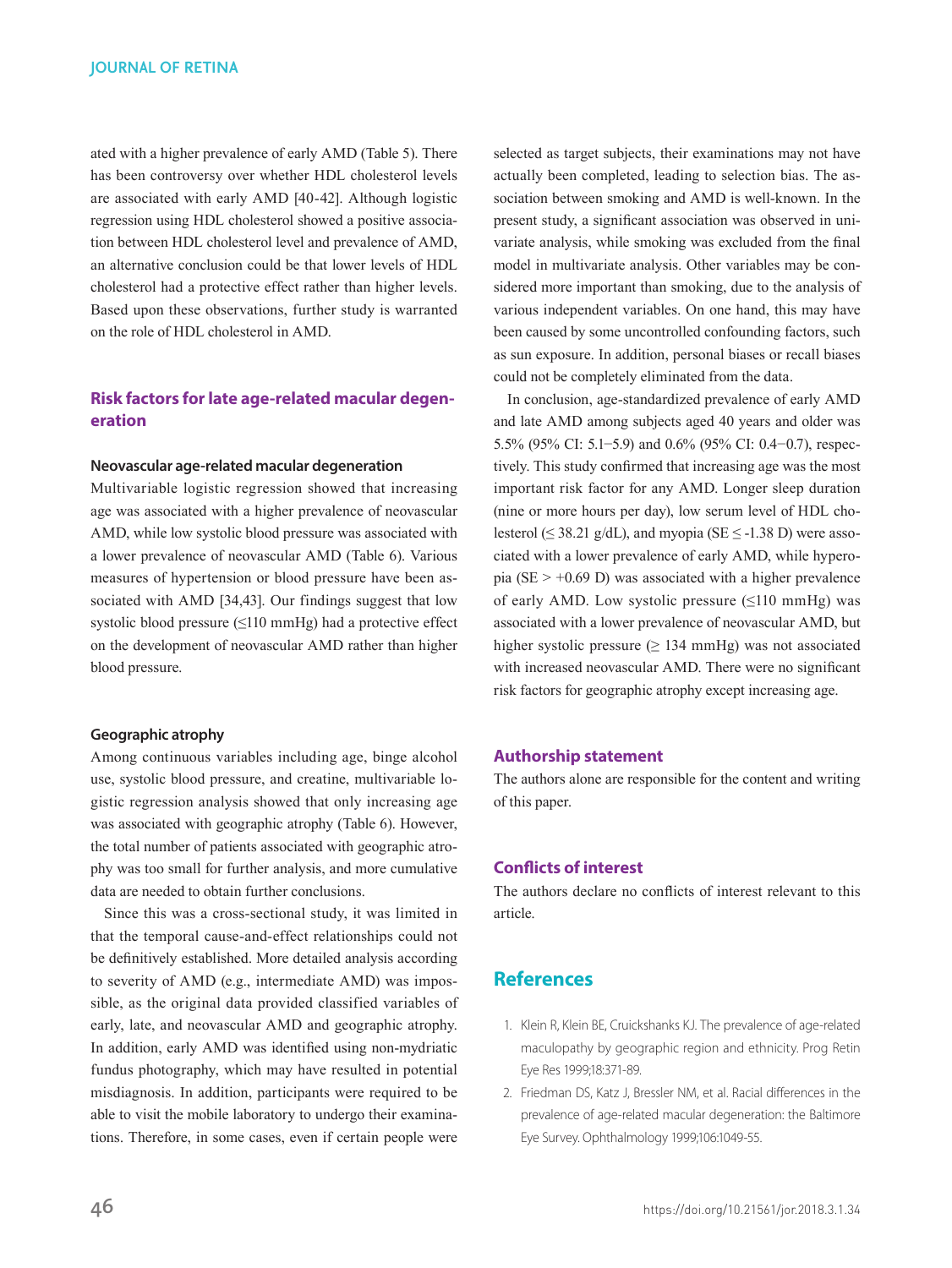- 3. Klein R, Rowland ML, Harris MI. Racial/ethnic differences in age-related maculopathy. Third National Health and Nutrition Examination Survey. Ophthalmology 1995;102:371-81.
- 4. Kawasaki R, Yasuda M, Song SJ, et al. The prevalence of age-related macular degeneration in Asians: a systematic review and meta-analysis. Ophthalmology 2010;117:921-7.
- 5. Krishnaiah S, Das T, Nirmalan PK, et al. Risk factors for age-related macular degeneration: findings from the Andhra Pradesh eye disease study in South India. Invest Ophthalmol Vis Sci 2005;46:4442-9.
- 6. Krishnaiah S, Das TP, Kovai V, Rao GN. Associated factors for age-related maculopathy in the adult population in southern India: the Andhra Pradesh Eye Disease Study. Br J Ophthalmol 2009;93:1146-50.
- 7. Chen SJ, Cheng CY, Peng KL, et al. Prevalence and associated risk factors of age-related macular degeneration in an elderly Chinese population in Taiwan: the Shihpai Eye Study. Invest Ophthalmol Vis Sci 2008;49:3126-33.
- 8. Kawasaki R, Wang JJ, Ji GJ, et al. Prevalence and risk factors for age-related macular degeneration in an adult Japanese population: the Funagata study. Ophthalmology 2008;115:1376-81, 1381. e1-2.
- 9. Klein R, Klein BE, Knudtson MD, et al. Prevalence of age-related macular degeneration in 4 racial/ethnic groups in the multi-ethnic study of atherosclerosis. Ophthalmology 2006;113:373-80.
- 10. Age-Related Eye Disease Study Research Group. Risk factors associated with age-related macular degeneration. A case-control study in the age-related eye disease study: Age-Related Eye Disease Study Report Number 3. Ophthalmology 2000;107:2224-32.
- 11. Fraser-Bell S, Wu J, Klein R, et al. Smoking, alcohol intake, estrogen use, and age-related macular degeneration in Latinos: the Los Angeles Latino Eye Study. Am J Ophthalmol 2006;141:79-87.
- 12. Gemmy Cheung CM, Li X, Cheng CY, et al. Prevalence and risk factors for age-related macular degeneration in Indians: a comparative study in Singapore and India. Am J Ophthalmol 2013;155:764-73, 773.e1-3.
- 13. Klein R, Klein BE, Tomany SC, Moss SE. Ten-year incidence of age-related maculopathy and smoking and drinking: the Beaver Dam Eye Study. Am J Epidemiol 2002;156:589-98.
- 14. Butt AL, Lee ET, Klein R, et al. Prevalence and risks factors of age-related macular degeneration in Oklahoma Indians: the Vision Keepers Study. Ophthalmology 2011;118:1380-5.
- 15. Rim TH, Cheng CY, Kim DW, et al. A nationwide cohort study of cigarette smoking and risk of neovascular age-related macular degeneration in East Asian men. Br J Ophthalmol 2017;101:1367-

73.

- 16. Park SJ, Lee JH, Woo SJ, et al. Age-related macular degeneration: prevalence and risk factors from Korean National Health and Nutrition Examination Survey, 2008 through 2011. Ophthalmology 2014;121:1756-65.
- 17. La TY, Cho E, Kim EC, et al. Prevalence and risk factors for age-related macular degeneration: Korean National Health and Nutrition Examination Survey 2008-2011. Curr Eye Res 2014;39:1232-9.
- 18. Cho BJ, Heo JW, Kim TW, et al. Prevalence and risk factors of age-related macular degeneration in Korea: the Korea National Health and Nutrition Examination Survey 2010-2011. Invest Ophthalmol Vis Sci 2014;55:1101-8.
- 19. Bird AC, Bressler NM, Bressler SB, et al. An international classification and grading system for age-related maculopathy and age-related macular degeneration. The international ARM epidemiological study group. Surv Ophthalmol 1995;39:367-74.
- 20. Obesity: preventing and managing the global epidemic. Report of a WHO consultation. World Health Organ Tech Rep Ser 2000;894:i-xii, 1-253.
- 21. You QS, Xu L, Yang H, et al. Five-year incidence of age-related macular degeneration: the Beijing Eye Study. Ophthalmology 2012;119:2519-25.
- 22. Cheung N, Tay WT, Cheung GC, et al. Is aspirin intake associated with early age-related macular degeneration? The Singapore Indian Eye Study. Br J Ophthalmol 2013;97:785-8.
- 23. Cheung CM, Tai ES, Kawasaki R, et al. Prevalence of and risk factors for age-related macular degeneration in a multiethnic Asian cohort. Arch Ophthalmol 2012;130:480-6.
- 24. Vingerling JR, Dielemans I, Hofman A, et al. The prevalence of age-related maculopathy in the Rotterdam Study. Ophthalmology 1995;102:205-10.
- 25. Varma R, Fraser-Bell S, Tan S, et al. Prevalence of age-related macular degeneration in Latinos: the Los Angeles Latino eye study. Ophthalmology 2004;111:1288-97.
- 26. Pan CW, Cheung CY, Aung T, et al. Differential associations of myopia with major age-related eye diseases: the Singapore Indian Eye Study. Ophthalmology 2013;120:284-91.
- 27. Fraser-Bell S, Choudhury F, Klein R, et al. Ocular risk factors for age-related macular degeneration: the Los Angeles Latino Eye Study. Am J Ophthalmol 2010;149:735-40.
- 28. Lavanya R, Kawasaki R, Tay WT, et al. Hyperopic refractive error and shorter axial length are associated with age-related macular degeneration: the Singapore Malay Eye Study. Invest Ophthalmol Vis Sci 2010;51:6247-52.
- 29. Ikram MK, van Leeuwen R, Vingerling JR, et al. Relationship be-